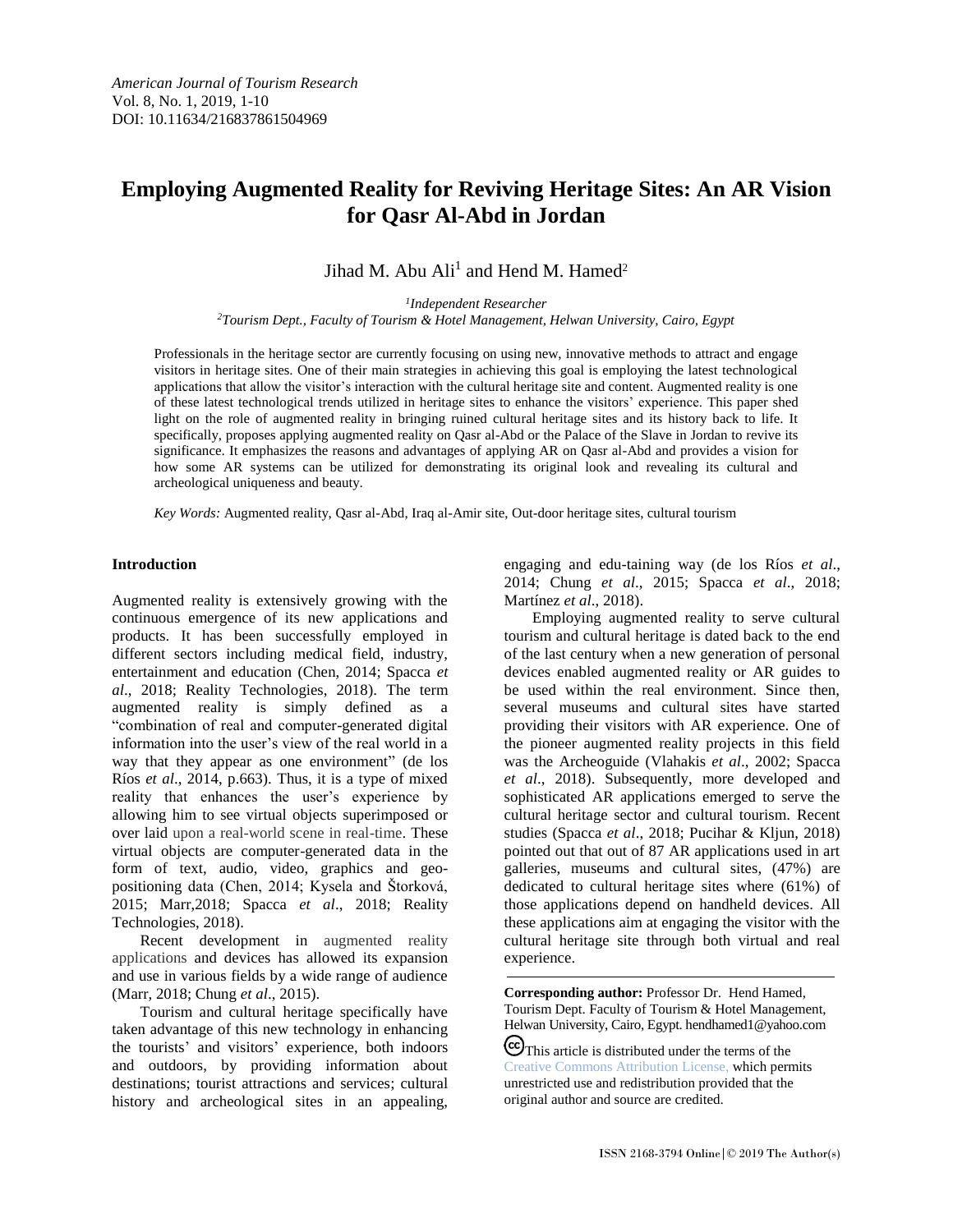With the help of these systems, visitors are able to learn and comprehend more about the cultural heritage site and history; obtain extensive information about any object or monument within the site at any time; interact with cultural artifacts and see buildings and elements that are not currently present in the place, but have been existing there in the past (Wolfenstetter, 2007; de los Ríos *et al*., 2014; Martínez *et al*., 2018).

Many case studies have involved the application of specific AR systems in definite cultural heritage sites (Vlahakis *et al.* 2002; Angelopoulou *et al*., 2012; Banterle *et al.,* 2015; Galatis *et al*., 2016).

The current study complies with these studies in choosing a specific heritage site for AR application which is Qasr al-Abd or the Palace of the Slave located within the site of Iraq al-Amir in Jordan. Nevertheless, it does not discuss a particular AR system to be implemented at the site. Instead, it proposes generally the application of the AR technology on the palace for reviving and revealing its heritage, authenticity and cultural significance, thus, enhances its potential of being a core heritage site for cultural tourism in Jordan.

In this context, the paper first highlights some of the AR technology and devices applied in heritage sites. Then, it introduces Qasr al-Abd with a brief background about its location, history and significance. Additionally, it discusses the idea of applying AR in Qasr al-Abd and its advantages for the site. Then, it offers a hypothetical view of how the discussed AR technology can be applied on Qasr el-Abd to emphasize the beauty of its architecture and artistic elements and bring its ancient appearance back to life.

## **Augmented reality systems**

The Augmented reality technology simply relies on two aspects: the visualization devices and the AR software or applications. This section gives a brief explanation for both aspects focusing on the types that can be utilized in outdoor heritage sites generally and in Qasr al-Abd specifically.

## **Visualization devices**

They are simply the devices that enable the AR data to be displayed and viewed by the user. There are several types of these devices, however, the main types that concern this study are the wearable devices and the handheld devices (Wolfenstetter, 2007; RealityTechnologies, 2018).

Wearable devices can be head-mounted displays (HMD) like a helmet with a projector or a lighter version would be the smart glasses (Wolfenstetter, 2007; Chen 2014; Zen, 2018).The greatest advantage of those devices that make them comply specifically with cultural heritage sites are that they allow displaying pictures and data right before the user´s eyes, thus, the visitor can move around the heritage site freely and the information will always appear in front of his sight (Kysela & Štorková, 2015; Spacca *et al*., 2018; Zen, 2018). On the other hand, there are the hand-held devices, including smart phones and tablets, the most popular type used in AR applications generally and in AR cultural heritage sites specifically due to their availability in every user's hand (Wolfenstetter, 2007; Chen 2014; Zen, 2018). However, these devices do not allow the user's to be hand free and they do not give him the chance to get absorbed into the augmented world. Thus, recent studies (Pucihar & Kljun, 2018; Spacca *et al*., 2018) claim that wearable devices will likely become more important in the near future. Some historical sites have already been using the smart glasses and earphones in their AR applications to enhance the visitor's experience, among them several UNESCO World Heritage Sites in Italy, such as: The Residences of the Royal House of Savoy, Santa Maria Church/Convent, The Village of Crespi and The UNESCO Sites Exhibit Taormina, Sicily (Chen 2014, Artglass, 2018). Whether the AR application uses a handheld device or a wearable device, the user should be able to interact with the device either by voice, touch or gesture to be able to retrieve the AR textual, auditory and visual information (Galatis *et al*., 2016; Spacca *et al*., 2018; RealityTechnologies, 2018).

## **The AR applications**

They involve the various softwares and systems that the AR technology relies on. This includes:

## *Motion, Geolocation and Tracking systems*

These systems are responsible for the alignment of the AR content and its visibility in correlation with the visitor's position (Vlahakis *et al.*, 2002; Wolfenstetter, 2007; Kysela & Štorková, 2015; Spacca *et al*., 2018).

## *AR Ruin Reconstruction*

These systems provide 3D reconstructed models of cultural artifacts, monuments and buildings on top of ruins within their original setting and natural surroundings. The visitor can even interact with the 3D reconstructed monuments and artifacts by examining it or learning more about their uses in the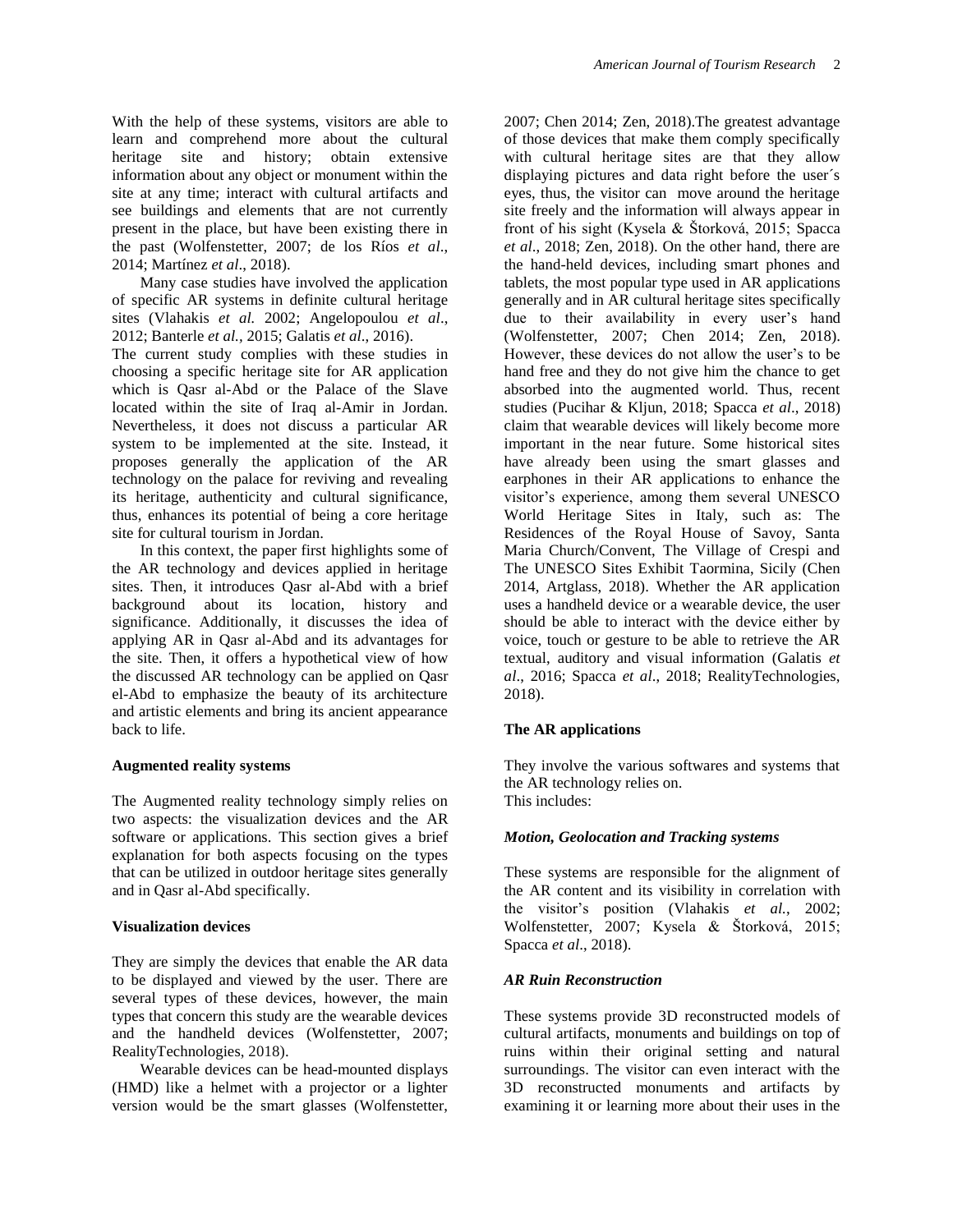past. Many AR projects currently utilize those AR systems to reconstruct lost heritage sites and no longer existing places and buildings (Vlahakis *et al.*, 2002; Wolfenstetter, 2007; Jung *et al.,* 2011; Kysela & Štorková, 2015; Billock, 2017; ArtGlass, 2018).. AR reconstruction also involves what is known by *exterior reconstruction*, demonstrating buildings or parts of buildings that have never existed before, and *interior restoration*, that helps visualize how the inside of the building looked like in the past, adding even virtual furniture and décor (ArtGlass, 2018).

## *AR Life Simulator*

These systems allow creating virtual ancient life scenes in their original setting. Through the animation and storytelling features, these systems provide virtual figures, objects and characters demonstrating ancient daily life activities and historical events, enabling the visitor to understand and visualize the ancient life and culture related to the place (Papagiannakis *et al*., 2004; Wolfenstetter, 2007; ArtGlass, 2018; Machidon *et al*., 2018).

## *AR Guide*

This system is responsible for the continuous guidance to the user during the visit. It provides him with information related to the site such as names of buildings, historical, cultural and archeological contexts and events. This information can be presented in a textual, audible or visual form. The system should guarantee to the visitor a user-friendly presentation and ease of navigation (Wolfenstetter, 2007; Kysela & Štorková, 2015).

## *Avatar Animation*

These are 3D virtual humans showing appearance and behavior similar to that of the original ancient people that once lived in the heritage site. The role of these avatars can range from being a virtual guide, that interacts with the visitor and provides him with information and explanation related to the site and its history, or they can demonstrate daily life activities and interact with the cultural heritage site and environment, mimicking the original people's behavior of moving, talking or using tools, to engage the visitor with a sensible experience (Vlahakis *et al.*, 2002; Billock, 2017; Machidon *et al*., 2018; Martínez *et al*., 2018).

## *Other applications of augmented reality involve*

*Architectural Interpretation and Art Analysis* which emphasize architectural details, segments and sectors of the architectural design and provide information about the art piece or artifact. In addition to *Artifacts Interpretation* that interpret texts and scripts from an ancient language to English or other modern languages (ArtGlass, 2018).

The following section gives a brief background of Qasr al-Abd in Jordan before explaining how AR technology can be applied on it.

## **Qasr al-Abd: location and brief history**

Qasr al-Abd, which means the Palace of the Slave, is a part of a bigger site called Iraq al-Amir located east of Jericho, on the west side of Wadi Seer and 12 miles southwest of the capital city Amman (Ji, 1998; Rosenberg, 2012). The site encompasses the palace or Qasr al-Abd, seventeen rock-cut caves and a number of water springs (Sal, 2008; Kopsacheili, 2012). This paper will only focus on Qasr al-Abd or the palace of the slave for applying the AR vision on it.

It is believed that Qasr al-Abd was most probably built by Hyrkanos, member of the Tobiad family and the governor of ancient Ammon, between 182 and 175 BC (Rosenberg, 2006; Kopsacheili, 2012).

Archeologists suggest that the Qasr or the palace was a part of a much larger agricultural estate that was bounded by great walls with gates where this estate is now covered by the village of Iraq al-Emir (Kopsacheili, 2012; Art and Archaeology, 2019).

Many references highlighted the importance of Qasr al-Abd as a significant Hellenistic monument not only in Jordan but also in the Middle East. Others pointed out the uniqueness and originality of its design and decoration that were somehow influenced by the monumental architecture in Egypt at that time and Asia Minor (Shuqum, 2015; Salle, 2013; Rosenberg, 2012; Kopsacheili, 2012). Due to the early death of Hyrcanus who committed suicide for political conflicts, the palace was left unfinished and it was never used (Universes in Universe, 2019; Art and Archaeology, 2019; Kopsacheili, 2012). For this reason, the main purpose behind building Qasr al-Abd remains unknown. However, according to its design, some scholars suggest it was meant to serve as a mausoleum for the Tobiad family where banquets in honor of the dead would be held and others believe it was meant to be a residential/recreational palace for Hyrkanos or particularly a royal countryside lodge that would also be used for storage (Rosenberg, 2006; Kopsacheili, 2012).

After the death of its founder, the palace was disregarded and later it was completely destroyed by earthquakes leaving only ruins and remains at the site (Zayadine, 1997; Universes in Universe, 2019).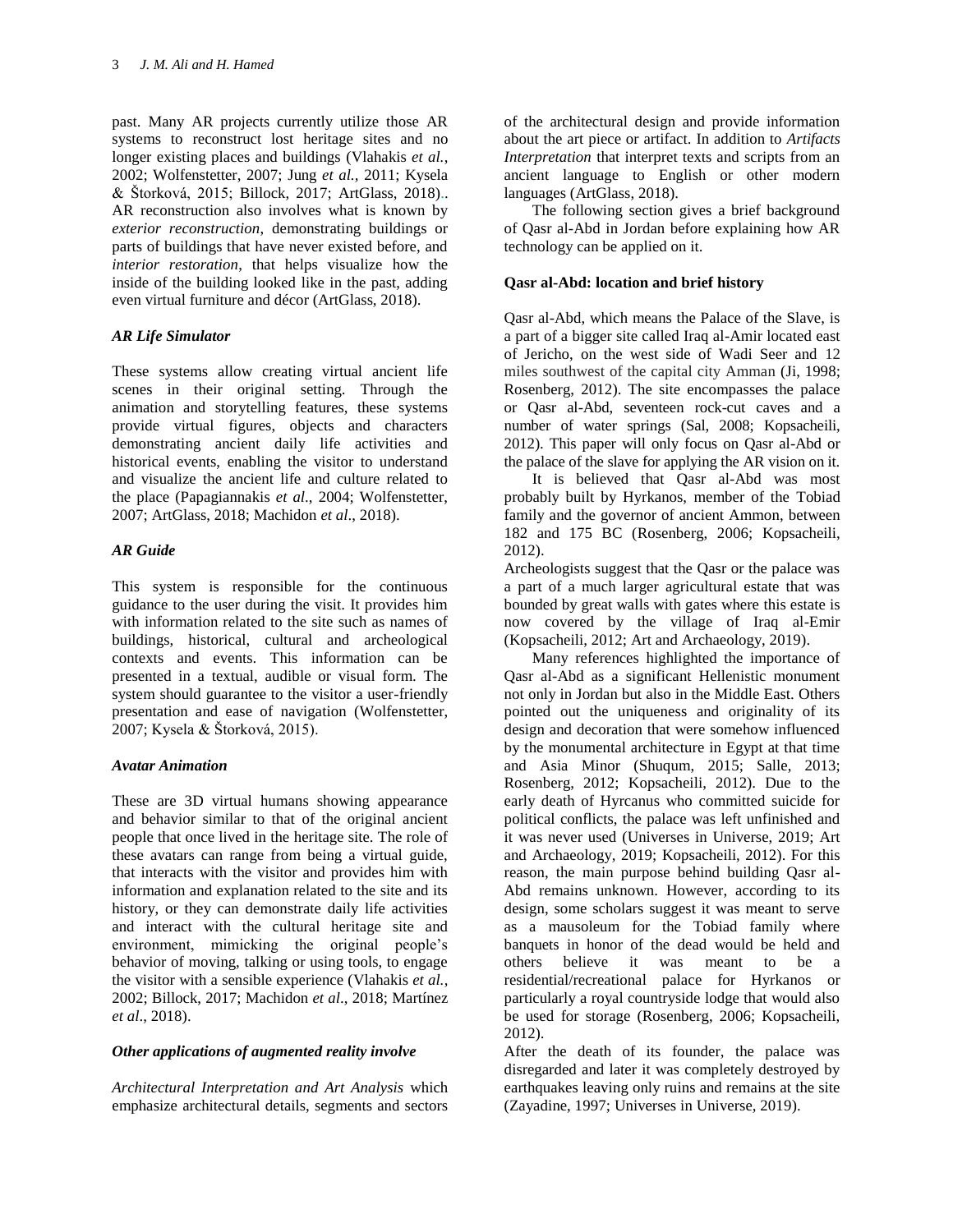Concerning its name, some suggest that the palace was named Qasr al-Abd or the Palace of the Slave referring to Hyrkanos himself as he was considered the "slave of the people" by being the governor who served them (Shuqum, 2015; Only Mark Trip Report, 2019). Others relate its name to the legend that claims that a slave fell in love with his master's daughter. The master ordered him to build her a unique palace to win her hand. He started to build a gorgeous palace carved with eagles, lions and leopards but when the slave was about to finish the palace, the master killed him (Rosenberg 2006; Universes in Universe, 2019).

Many scholars and travelers visited the site of Iraq al-Amir and wrote about it. Irby and Mangles (1823) for example described the ruins of Qasr al-Abd and the caves of Iraq al-Amir. The French de Vogue was the first scholar who published drawings of Iraq al-Amir site and recorded many architectural details about Qasr al-Abd. Healso described the embankment as holding back a possible lake, in which Qasr al-Abd stood. In 1863 De Saulcy visited the area and gave a brief characterization of the site including Qasr al-Abd (Rosenberg, 2006). Furthermore, Conder (1889) described the ruins of the village of Iraq al-Amir, the cliffs, the caves and Qasr al-Abd. Later in 1904, the Princeton Expedition, led by Professor Butler, visited Iraq al-Amir with the goal of fully investigating the ruins of Qasr al-Abd and its surroundings (Brett, 1963; Butler, 1907). They provided detailed descriptions and plans of the palace and surrounding constructions and published "two alternative reconstructions of the plan and tentative restoration" of Qasr al-Abd in 1919 (Butler, 1907; Brett, 1963,p.39).

Furthermore, many archaeological excavations and survey projects have taken place in the site of Iraq al-Amir since 1961 (Lapp, 1962, 1963). The main goal of one of these projects was to maintain Jordan's cultural heritage and to preserve and restore monumental buildings for tourism (Lapp, 1979). Another project aimed at exploring whether Qasr al-Abd reflected the type of human settlement in the entire region or it is a structure unrelated to the area. Under this survey project, 88 archaeological sites were identified and were dated to the Chalcolithic, early Bronze Age, Iron Age II, Hellenistic and Byzantine Periods and in 2000, another 42 archaeological sites were explored in Wadi Kafrayn and Iraq al-Amir (Ji and Lee, 1999).

The excavation projects that were carried out in Iraq al-Amir generally and on Qasr al-Abd specifically provided a great deal of knowledge about its construction and architecture. Additionally, a large number of the original blocks used in its construction were still present at the site. This helped in the restoration of some parts of it, especially on the first floor and some of the sculptures and figures decorating its exterior (Sauer, 1979; Larché, 1982; Brown, 1983; Kopsacheili, 2012; universe, 2019).

#### **Why augmented reality for Qasr al-Abd?**

The main reasons that support the idea of applying augmented reality on Qasr al-Abd are as follows:

#### *The compatibility of the idea to the site status*

Studies have discussed before the usefulness of employing augmented reality in cultural sites and presented some of these applications on heritage sites with very much similar conditions and circumstances like Qasr al-Abd in Iraq al-Amir (Angelopoulou, 2012; Han *et al*., 2013; Banterle, 2015; Jashemski, 2018). Through the AR technology, ancient structures are restored or reconstructed virtually in their original settings by overlaying the 3D model of the historical building in its past state on its existing ruins, enabling visitors to see it and visualize its ancient appearance (Armanno *et al.*, 2012; Panou *et al*., 2018).A good example of these heritage sites is Greece's Olympia archaeological site where only ruins are left. Through the Archeoguide outdoor AR system archeological monuments, artifacts and other elements are virtually reconstructed and returned to life from the ancient world (Vlahakis *et al.*, 2002, Jung *et al.* 2011; Dutra and Ebel, 2014).

Another good example involves the old town of Chania in Crete, Greece where mobile augmented reality can be applied to virtually restore the destroyed and demolished parts of three ancient monuments; the Glass Mosque; the Saint Rocco temple and the Byzantine wall (Panou *et al*., 2018). Some of these monuments were only partially restored, similar to Qasr al-Abd where a complete physical restoration and reconstruction is unattainable; others suffer from current conditions that generate a great risk on their historical value like Qasr al-Abd (Panou *et al*., 2018; Salles, 2013; Shuqum, 2015; Kopsacheili, 2012).

All the previously mentioned sites share one or more aspect with Qasr al-Abd concerning their current status: Outdoor, cultural heritage sites; only ruins and remains are left, partially restored, and endangered historical significance due to current obstructions.

AR was considered and presented for all these sites as a great opportunity to revive the place, bring it back to life, enrich it and enhance its potential as a tourist attraction. This encourages that the same path would be taken for Qasr al-Abd and other sites with similar conditions.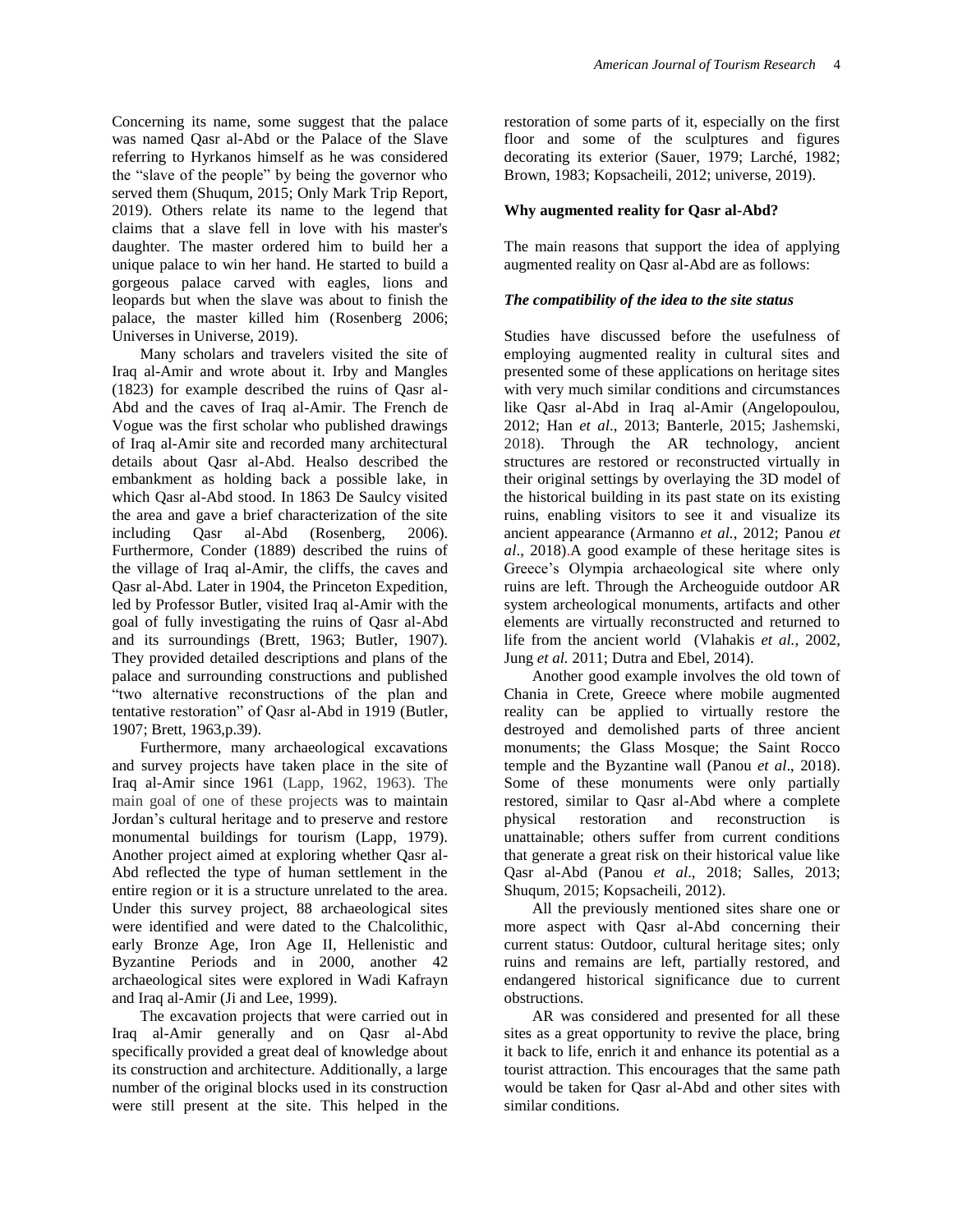It is also worth mentioning that some studies have pointed out the difficulty and uncertainty of restoring the whole building, especially the second floor (Kopsacheili, 2012) while others stated clearly that the second floor "can only be reproduced graphically" (Salle, 2013). This reinforces the idea of applying AR on Qasr al-Abd as a relevant alternative plan for its reconstruction or restoration. It will give the visitor the chance to see the beauty of the ancient architecture on the remains of the actual monument and at the same time visualize how the entire palace was meant to look like if it was ever completed and still standing. Thus, applying AR on Qasr al-Abd will help bypass the challenges of reconstructing and restoring the whole building in an effective way that will save time and money and at the same time light up the glory of the palace and satisfy its visitor.

## *Tourism development*

Despite the uniqueness and importance of Iraq al-Amir site generally and Qasr al-Abd specifically, it suffers from neglect and deterioration. It does not gain much attention on the official level for guarding it, improving its condition and enhancing its chances of becoming a major cultural tourist attraction in Jordan (Shuqum, 2015).

Spreading the awareness of the site importance and providing it with the necessary facilities and infrastructure is crucial for expanding and practicing tourism on a wider scale within the area.

Applying an AR project on Qasr al-Abd will also offer the entire site key advantages including the following:

- Reviving a cultural heritage structure that has its significance and importance, giving its visitor the chance to appreciate how it once looked like instead of seeing only ruins and remains.
- Assisting the promotion of the entire site globally, as a unique innovative heritage site for cultural tourism. This will increase the number of its visitors both locally and internationally.
- Creating an edutainment atmosphere that guarantees the visitor's engagement, amusement and learning (Chung *et al*., (2015).
- Providing the visitor with the basic knowledge and information about the history of the site in a dynamic and creative way (Galatis *et al*., 2016).
- Engaging the visitor with the place and drawing his attention to details related to the architecture, decoration and people related to the place (Galatis *et al*., 2016).

Enhancing the visitor's experience that encourages for return visits and recommendation of the site to others through reviews, word of mouth and social media.

#### **A vision for AR application on Qasr al-Abd**

The AR application content in any site should focus on certain hotspots or points of interest [POI]. These POIs should be selected according to their significance to the site and their importance to the visitor to see and learn about (Angelopoulou *et al*., 2012; Galatis *et al*., 2016).

The current study suggests that the AR application at Iraq al-Amir archeological site would focus initially on Qasr al-Abd, the palace, as the point of interest.

The AR project at Qasr al-Abd can rely on the hand held devices of the visitors such as their mobile phones or tablets for AR visualization like many other AR projects implemented in cultural and heritage sites (de los Ríos *et al*., 2014; Martínez *et al*., 2018). However, using recent wearable devices, like smart glasses, and earphones for audio will allow the visitors' full engagement while exploring the site and will enhance their experience during the visit [\(Janžekovič,](https://www.vi-mm.eu/author/petja/) 2018).

The AR experience at the site would start once the visitor enters the AR app. through his handheld or wearable device and select to begin the tour giving a brief audio background description about Iraq al-Amir site in general, the location, the caves, the springs and the shrubs surrounding the palace (de los Ríos *et al*., 2014; Galatis *et al*., 2016).

 Led to the palace through the geo-location and tracking system embedded in the app., an audio announcement would notify the visitor about the POI's name and identity: *Qasr al-Abd , Palace of the Slave* (de los Ríos *et al*., 2014; Galatis *et al*., 2016).

 The inclusion of a virtual avatar acting as an AR guide might be interesting in this journey (Wolfenstetter, 2007; [Janžekovič,](https://www.vi-mm.eu/author/petja/) 2018). An imaginary character from the Hellenistic period in Jordan or even a virtual figure of Hyrcanus himself, the palace founder, can act as the guide throughout the AR journey of the palace.

The avatar would start by greeting the visitor and introducing himself then begin narrating a brief story about when, how and why the palace was build and why it has never been completed.

The AR guide will then proceed by describing how the landscape of the palace initially looked like. The AR life simulator would be employed at this point to demonstrate the ancient scene in the original setting hiding the current shrubs that cover the area and visualizing instead the walls and the artificial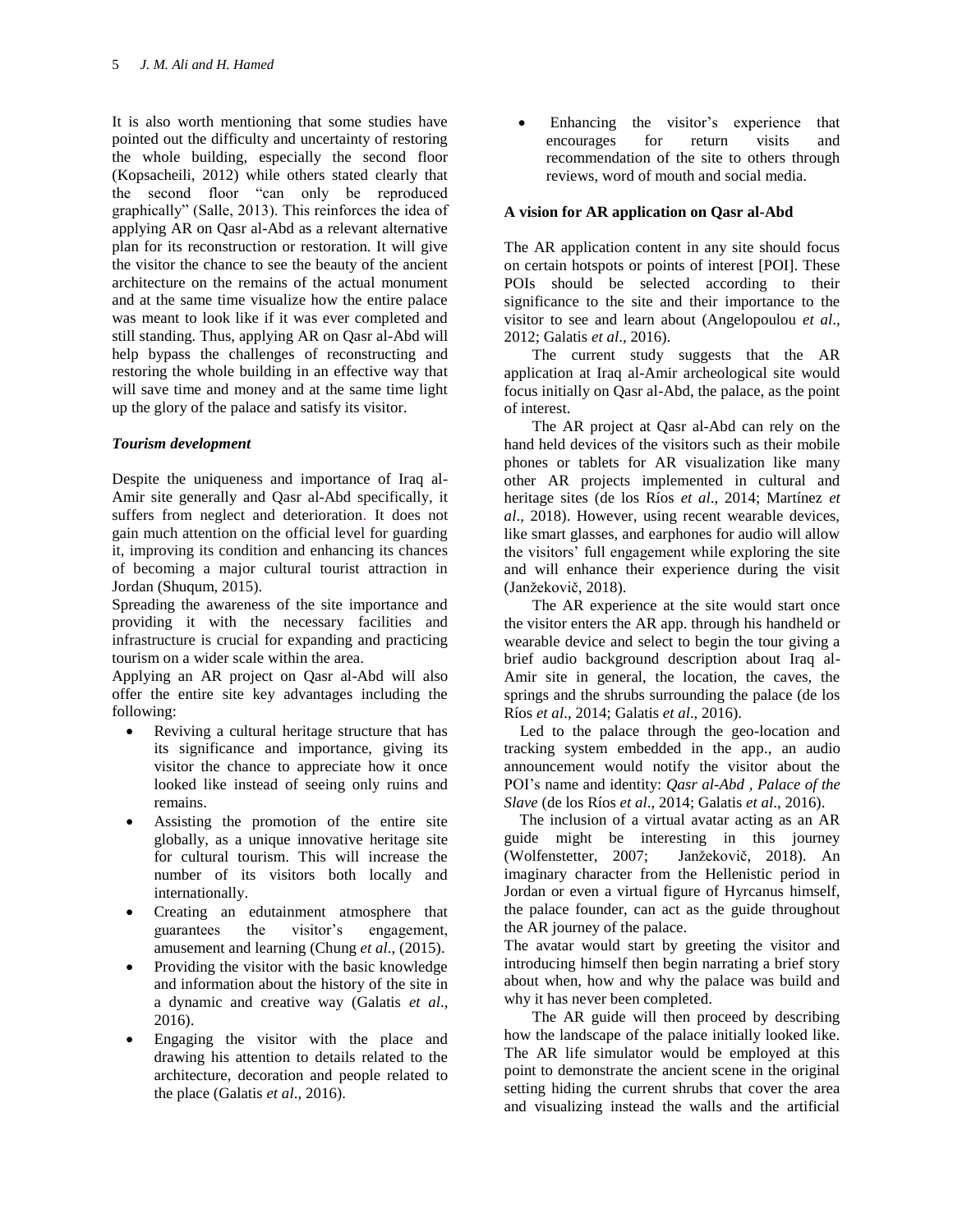lake that used to surround the palace, the dam that had to be crossed and the gate through which the palace was accessed in the past (Kopsacheili, 2012; Art and Archaeology, 2019; Universes in Universe, 2019).Coming closer to the palace, the AR guide would point out the simplicity of its design as a large two-story structure, built of white, large rectangular stones made of local limestone (Zayadine, 1997; Kopsacheili, 2012 ).

The AR ruin reconstruction system would be utilized to provide a 3D reconstructed model of the palace on top of its ruins [illustrations 1. a & b]. Thus, through animation, the visitor could see how the whole palace looked like [illustration 2.] in the past and even how it was assumed to look like if it was completed according to the archaeological hypothesis (Wolfenstetter, 2007; ArtGlass, 2018). Then, the AR guide would describe the exterior view of the virtual reconstructed palace with its four corner towers and their balconies, the 21 Corinthian columns and how the whole structure was once richly

#### Illustration (1)a., b.: Qasr al-Abd: real current image



a. Source: The Arab Weekly: [https://thearabweekly.com/iraq-al-amir](https://thearabweekly.com/iraq-al-amir-hellenistic-splendour-stands-out-near-amman) [-hellenistic-splendour-stands-out-near-amman](https://thearabweekly.com/iraq-al-amir-hellenistic-splendour-stands-out-near-amman)



b. Source[:https://universes.art/en/art](https://universes.art/en/art-destinations/jordan/iraq-al-amir/qasr-al-abd/view-4/)[destinations/jordan/iraq-al-amir/](https://universes.art/en/art-destinations/jordan/iraq-al-amir/qasr-al-abd/view-4/) [qasr-al-abd/view-4/](https://universes.art/en/art-destinations/jordan/iraq-al-amir/qasr-al-abd/view-4/) (Haupt & Binder)

decorated, emphasizing specifically the sculptured lions and leopards in addition to the eagles at the corners of the upper level (Kopsacheili, 2012; Shuqum, 2015; Zayadine, 1997).

Approaching the entrance of the palace, on the North side, the AR guide would start describing the entrance with its two Corinthian columns in the front and two additional columns, on the sides (Kopsacheili, 2012; Art and Archaeology, 2019).Heading to the West Wall, the AR guide would state that the walls are constructed out of large stone blocks, up to 6 m long and 3 m high, but only about a meter thick (Art and Archaeology, 2019). He would then mention the rectangular windows and the lions' frieze on the top corners where only remains could be seen (Kopsacheili, 2012; Salle, 2013; Art and Archaeology, 2019). However, through the AR reconstruction and architectural interpretation systems, the visitor would be able to visualize the windows and how these friezes of confronting lions looked like in the past.

Illustration (2): Qasr al-Abd: a visualized image



Source: Presses de l'Ifpo. [http://books.openedition.org/ifpo/docannexe/image/4894/img-](https://books.openedition.org/ifpo/docannexe/image/4894/img-4.jpg)[4.jpg](https://books.openedition.org/ifpo/docannexe/image/4894/img-4.jpg) (F. Larché)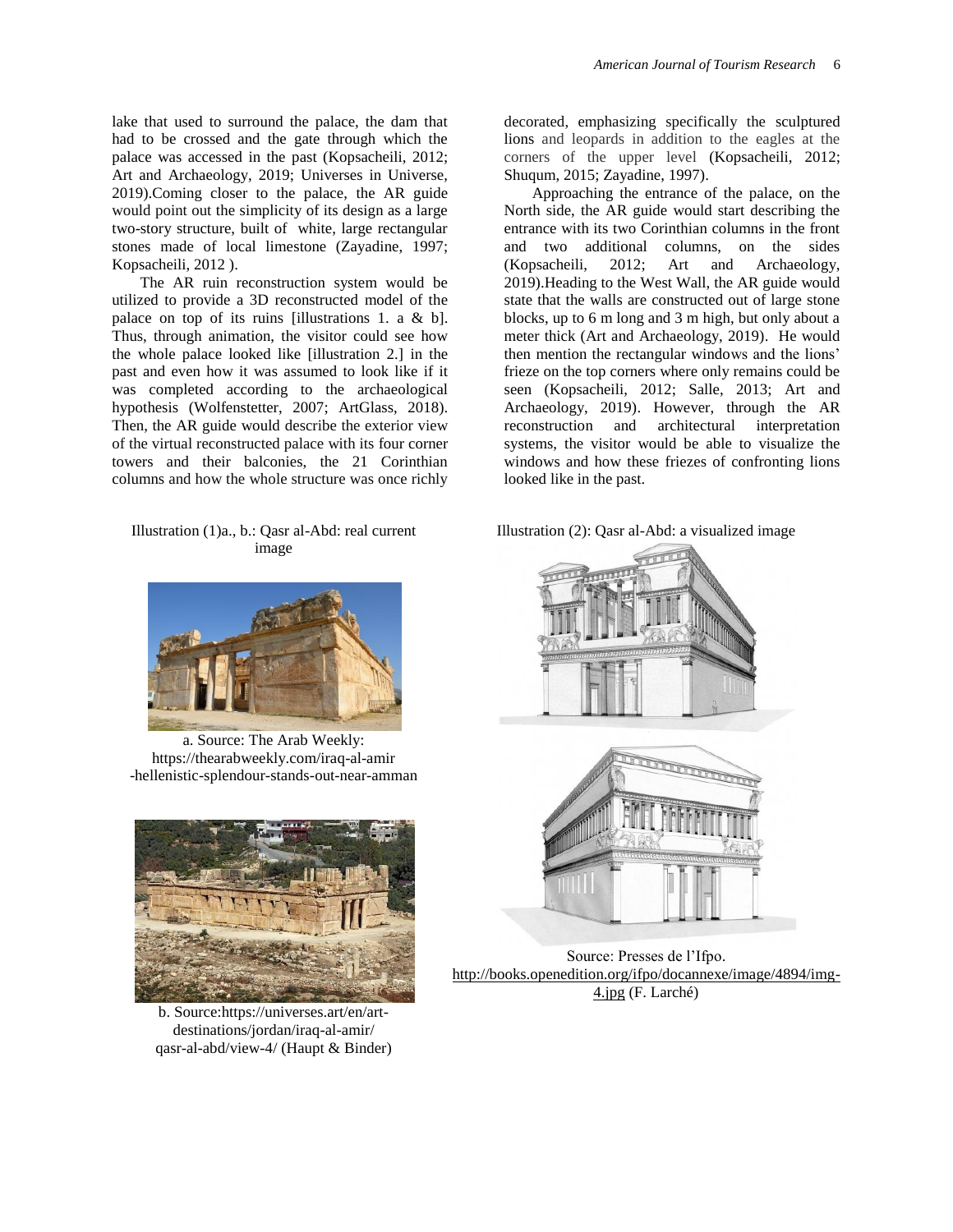On the top of the Northwest corner, the AR guide would identify the figure of a carved lioness with a suckling cub. Architectural interpretation and art analysis systems would demonstrate the architectural and artistic details of the lioness, including its mane that only male lions possess [illustrations 3. a &b]. Similarly, the AR guide would point out, the leopard figure on the ground at the West wall and that it is corresponded by an identical one on the East side of the building. He would explain their original role as fountains that were supplied by water from two

Ilustration 3. a) : Lioness and cub artistic details demolished

basins located inside the building (Kopsacheili, 2012; Salles, 2013; Art and Archaeology, 2019; Universes in Universe, 2019). The AR reconstruction, architectural interpretation and art analysis systems would demonstrate the architectural and artistic details of the leopard artifact [illustrations 4. a & b.] while the animation would show how the water used to come out of the leopard's wide open mouth (Billock, 2017; Martínez *et al.*, 2018; ArtGlass, 2018).

Illustration 3.b): Lioness and cub artistic details emphasized





Source: [https://universes.art/en/art-destinations/jordan/iraq](https://universes.art/en/art-destinations/jordan/iraq-al-amir/qasr-al-abd/lioness%20/)[al-amir/qasr-al-abd/lioness /](https://universes.art/en/art-destinations/jordan/iraq-al-amir/qasr-al-abd/lioness%20/) ( Haupt & Binder)



Source: Presses de l'Ifpo. [http://books.openedition.org/ifpo/docannexe/image/4894/img-](https://books.openedition.org/ifpo/docannexe/image/4894/img-5.jpg)[5.jpg](https://books.openedition.org/ifpo/docannexe/image/4894/img-5.jpg) (J.-P. Lange)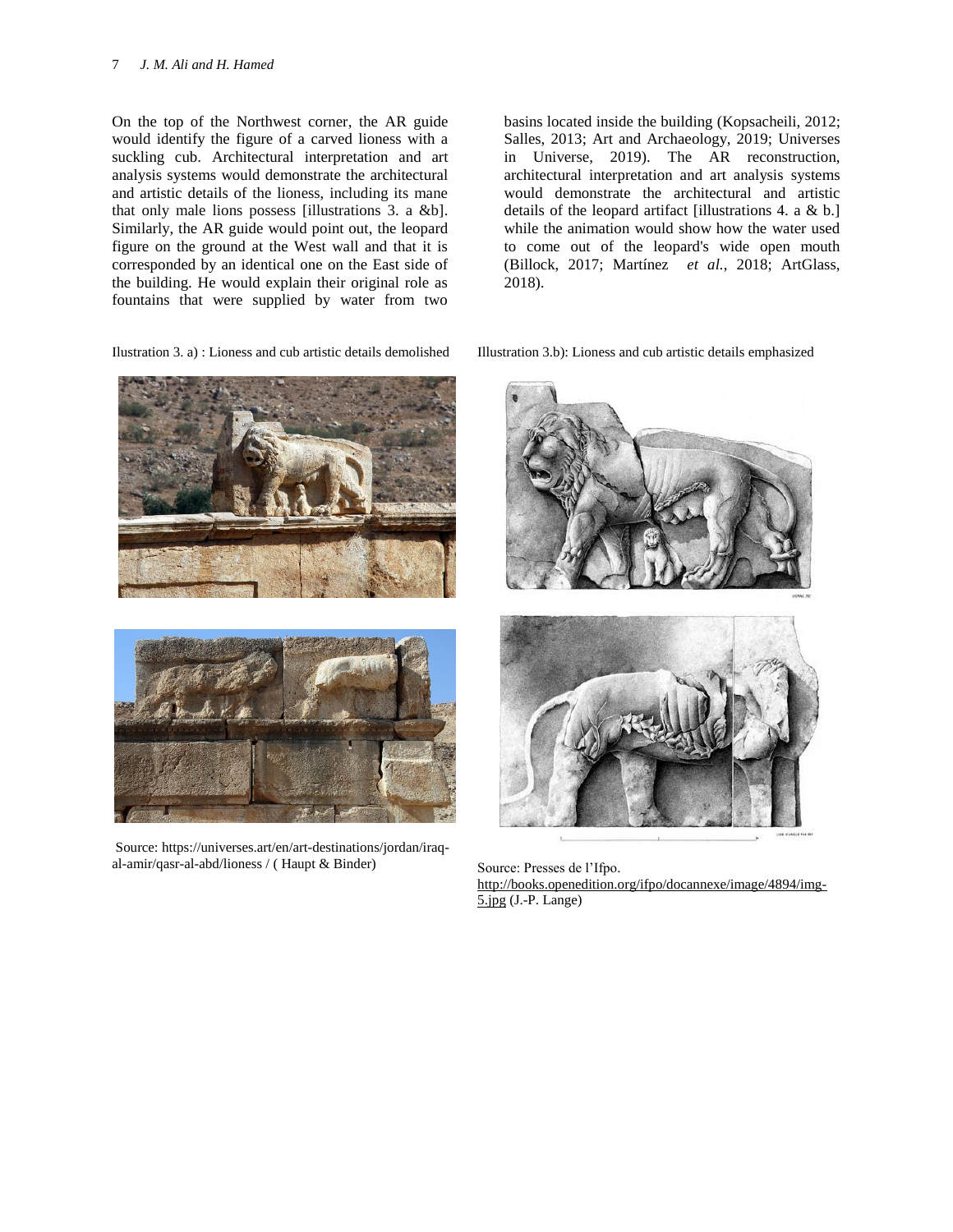Illustration 4.a): Leopard figures actual image



Source[: https://universes.art/en/art-destinations/jordan/iraq-al](https://universes.art/en/art-destinations/jordan/iraq-al-amir/qasr-al-abd/leopard-fountain/)[amir/qasr-al-abd/leopard-fountain/](https://universes.art/en/art-destinations/jordan/iraq-al-amir/qasr-al-abd/leopard-fountain/) (Haupt & Binder)

The visitor would then head towards the South side and the AR guide would indicate that it was identical to the entrance at the North for symmetrical reasons, but did not serve as a second entrance (Kopsacheili, 2012; Art and Archaeology, 2019).

AR reconstruction systems would demonstrate how the Southern façade looked like in the past visualizing its columns that are now partially destroyed and its Corinthian capitals; the remains of the top lions' frieze at each corner; the remains of the frame and half-columns of the upper floor and the artistic details that have been demolished (Universes in Universe, 2019).

Turning to the Eastern wall, the AR guide would mention the rectangular windows correspondent to those on the Western wall, the second leopard fountain on the ground and point out the remains of a carved capital on the northeastern corner of the eastern wall (Art and Archaeology, 2019; Universes in Universe, 2019). Again, AR reconstruction, architectural interpretation and art analysis systems in addition to animation would be utilized to visualize how the Eastern side looked like in the past(Billock , 2017; Martínez *et al.*, 2018; ArtGlass, 2018).

The visitor would then head back to the Entrance at the North to enter the building where only ruins Illustration 4.b): Leopard figures artistic details pointed out



Source: Presses de l'Ifpo. [https://books.openedition.org/ifpo/docannexe/image/4894/img-](https://books.openedition.org/ifpo/docannexe/image/4894/img-6.jpg)[6.jpg](https://books.openedition.org/ifpo/docannexe/image/4894/img-6.jpg) (J.-P. Lange)

and remains indicates that there once have been rooms, passages and stairs (Only Mark Trip Report, 2019). AR ruin reconstruction and interior restoration systems would be utilized to demonstrate how the inside of the palace was assumed to look like in the past (ArtGlass, 2018). It would feature the hall on the first floor and the four rooms with their seven high windows that open out along a corridor or hallway on the west and east sides. The AR guide would describe all that and indicate that these rooms were most probably used for storage (Zayadine, 1997; Kopsacheili, 2012). In addition, animation would feature the two interior basins on the East and the West sides and the AR guide would emphasize their role of supplying the two leopard fountains outside with water (Zayadine, 1997; Shuqum, 2015; ArtGlass, 2018).

The AR ruin reconstruction and interior restoration systems would also illustrate the staircase at the corner where only ruins and remains indicate their earlier existence (Kopsacheili, 2012; ArtGlass, 2018; Universes in Universe, 2019). The AR guide would then indicate that the second floor might have been designed or planned to be used for accommodation or religious purposes but it was never completed (Zayadine, 1997; Shuqum, 2015). AR reconstruction and interior restoration systems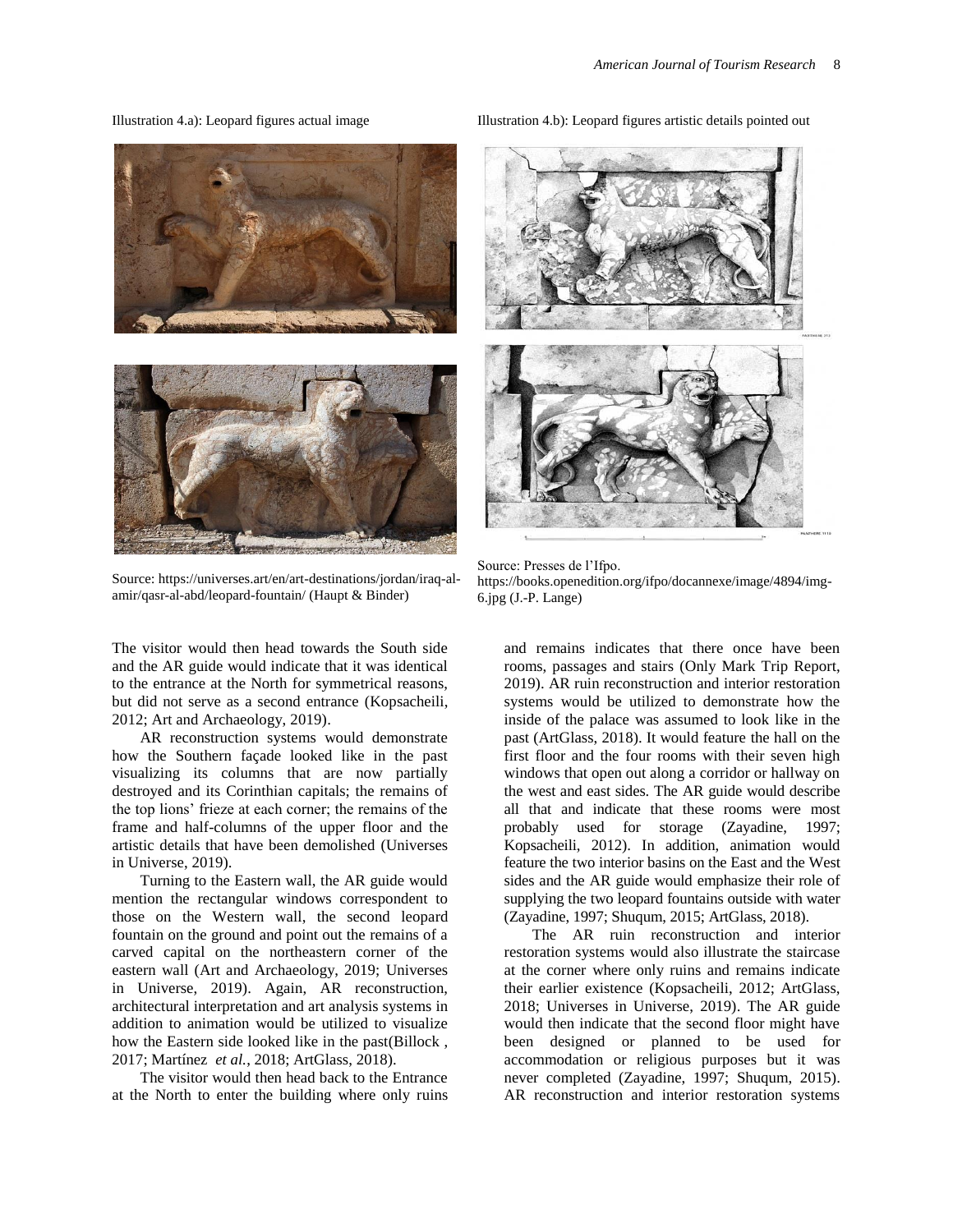could also visualize the assumed hall and corridor of the second floor corresponding those on the first floor and the half and three-quarter columns decorating its walls (Kopsacheili, 2012).

Finally, the AR guide would announce that the AR journey of Qasr al-Abd has come to its end; he would salute the visitor hoping that he would have had a good time during the journey and wish him a pleasant time exploring the rest of Iraq al-Amir site.

#### **Conclusion and Future Work**

This study discussed augmented reality as one of the latest technologies employed by cultural tourism and cultural heritage sites. It pointed out the advantages of utilizing AR in reviving ancient heritage sites, especially, where only ruins and remains could be seen. In this vein, it suggested applying AR on Qasr al-Abd or the Palace of the Slave in Jordan for safeguarding its remains, revealing its cultural and archeological authenticity and transforming it to a major tourist attraction in Jordan.

Finally, the study presented a hypothetical model or a vision for how some AR systems can be applied on Qasr al-Abd to virtually demonstrate the palace on its ruins and emphasize the beauty and uniqueness of it architectural and artistic details. However, applying AR on Qasr al-Abd is not enough for promoting the area of Iraq al-Amir where it is located as a major tourist site. Future work may involve examining other methods for developing the entire region to serve tourism. This can include studying the possibility of applying AR or other appropriate technology on the ancient caves located in the site. Future studies may also explore options other than those related to the technological applications for developing the region. Furthermore, the current study agrees with the general suggestion of Chung *et al*., (2015) that future studies should focus on the effects of AR application at heritage destinations on the tourists' experiences which should be examined from the heritage tourism viewpoint. Consequently, the current study recommends investigating the expected impact of applying AR in Qasr al-Abd on the tourism development and tourism flow in the site of Iraq al-Amir generally. In addition, it recommends exploring the potential effect of using AR application in Qasr al-Abd on its visitor's experiences from the cultural tourism perspective.

#### **References**

Angelopoulou, A., Economou, D., Bouki, V., Psarrou, A., Jin, L., Pritchard, C. and Kolyda, F. (2012). Mobile augmented reality for cultural heritage. In: N. Venkatasubramanian et al. (Eds.): Mobilware 2011, LNICST 93, pp. 15–22.

- Armanno,G., Bottino, A. and Martina, A. (2012). SkyLineDroid: An outdoor mobile augmented reality application for virtual heritage.Conference: Proceedings International Conference on Cultural Heritage and Tourism (CUHT'12). *Recent Researches in Engineering Mechanics, Urban & Naval Transportation and Tourism*, pp. 91-96.
- Art and Archaeology (2019). Qasr al-Abd, Jordan. Retrieved from: http://www.art-and-archaeology.com /jordan/abd/ab01.html. Accessed on: 03/12/2019.
- ArtGlass (2018).Wearable augmented reality for cultural sites. Retrieved from: [http://artglassus.com.](http://artglassus.com/)
- Banterle, F., Cardillo, F.A., Malomo, L., Gabellone, F., Amato, G. and Scopigno, R. (2015). LecceAR An augmented reality App. In: V. Tarnovo. Digital Presentation and Preservation of Cultural and Scientific Heritage (DiPP), Bulgaria, September 2015.
- [Billock,](https://www.smithsonianmag.com/author/jennifer-billock/) J. (2017). Five augmented reality experiences that bring museum exhibits to life: AR features allow visitors to explore historical spaces and artifacts in new ways. Retrieved from: https://www.smithsonianmag. com/travel/expanding-exhibits-augmented-realitY-180 963810/.
- Brett, M. (1963). The Qasr el-`Abd: A Proposed Reconstruction. Bulletin of the American Schools of Oriental Research, 171, pp. 39-45.
- Brown, R. (1983). The 1976 ASOR Soundings. In: N. Lapp (ed.): The Excavations at Araq el-Emir, 1983. Amman: ACOR, pp. 105- 132.
- Butler, H. (1907). Ancient Architecture in Syria. Division II. Publications of the Princeton University Archaeological Expedition to Syria 1904-1905*.*  Leiden: Brill.
- Chen, W. (2014), Historical Oslo on a handheld device  $-$  a mobile augmented reality application, *Procedia Computer Science*, 35, pp.979 – 985.
- Chung, N. Han,H. and Joun, Y. (2015). Tourists' intention to visit a destination: The role of augmented reality(AR) application for a heritage site. *Computers in Human Behavior*, 50, pp.588–599.
- Conder, C. (1889). The Survey of Eastern Palestine. Memoirs of the Topography, Orography, Hydrography, Archaeology, etc. London: The Committee of the Palestine Exploration Fund.
- de los Ríos, S. Cabrera-Umpiérrez1,M.F., Arredondo, M.T., Páramo, M., Baranski, B., Meis, J., Gerhard, M., Prados, B., Pérez, L. and del Mar Villafranca, M.(2014). Using augmented reality and social media in mobile applications to engage people on cultural sites. In: C. Stephanidis and M. Antona (Eds.): UAHCI/HCII 2014, Part II, LNCS 8514, pp. 662–672, Springer International Publishing Switzerland.
- Dutra, J. P. and Ebel, I. R.(2014). Cultural hARitage: Augmented reality applied on cultural heritage. In: G. Zachmann, J. Perret and A. Amditis (Eds): Conference and Exhibition of the European Association of Virtual and Augmented Reality (2014); doi: 10.2312/eurovr.20141349.
- Galatis, P., Gavalas, D., Kasapakis, V., Pantziou,G. and Zaroliagis,C. (2016). Mobile augmented reality guides